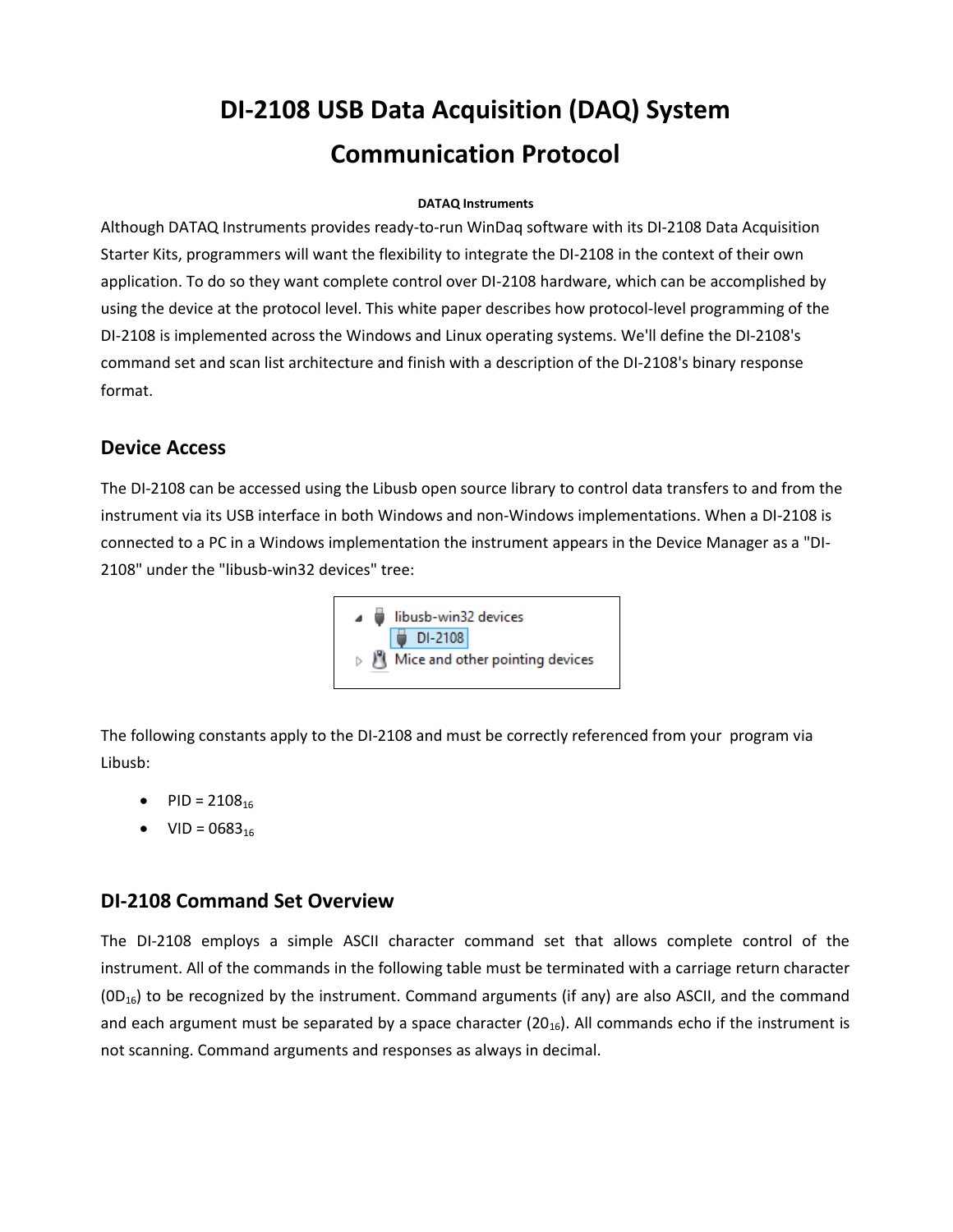

|                            | <b>DI-2108 Command Set</b>                                                             |
|----------------------------|----------------------------------------------------------------------------------------|
| <b>ASCII Command</b>       | <b>Action</b>                                                                          |
| <b>Basic communication</b> |                                                                                        |
| info arg0                  | Echoes the command and argument with additional information as defined by the argument |
| ps arg0                    | Defines communication packet size                                                      |
| <b>Scanning</b>            |                                                                                        |
| start arg0                 | Start scanning (never echoes)                                                          |
| stop                       | Stop scanning (always echoes)                                                          |
| slist arg0 arg1            | Defines scan list configuration                                                        |
| srate arg0                 | Defines scan rate                                                                      |
| <b>Filter</b>              |                                                                                        |
| filter arg0 arg1           | Defines the operating mode (filter, min, max, last point) for the specified channel    |
| dec arg0                   | Defines the filter decimation factor                                                   |
| <b>Rate measurement</b>    |                                                                                        |
| ffl arg0                   | Sets the moving average filter length of the rate measurement digital input channel    |
| <b>LED</b> color           |                                                                                        |
| led arg0                   | Sets the LED to a specified color                                                      |
| Digital I/O                |                                                                                        |
| dout arg0                  | Outputs the specified data to the digital output port                                  |
| endo arg0                  | Enables defined ports as inputs or outputs                                             |
| din                        | Returns the value of each digital port that is configured as an input                  |
| Reset                      |                                                                                        |
| reset arg0                 | Performs various reset operations                                                      |

# **Command Echo Protocol**

All commands echo if the instrument is not scanning. Commands will not echo while scanning is active to prevent an interruption of the data stream. In this sense, the *start* command never echoes, and the *stop* command always echoes. In all the following descriptions of DI-2108 commands, any descriptions and examples related to a command echo assume that the DI-2108 is not actively scanning.

## **Basic Communication Commands**

The DI-2108 command set supports a number of basic command/response items that provide a simple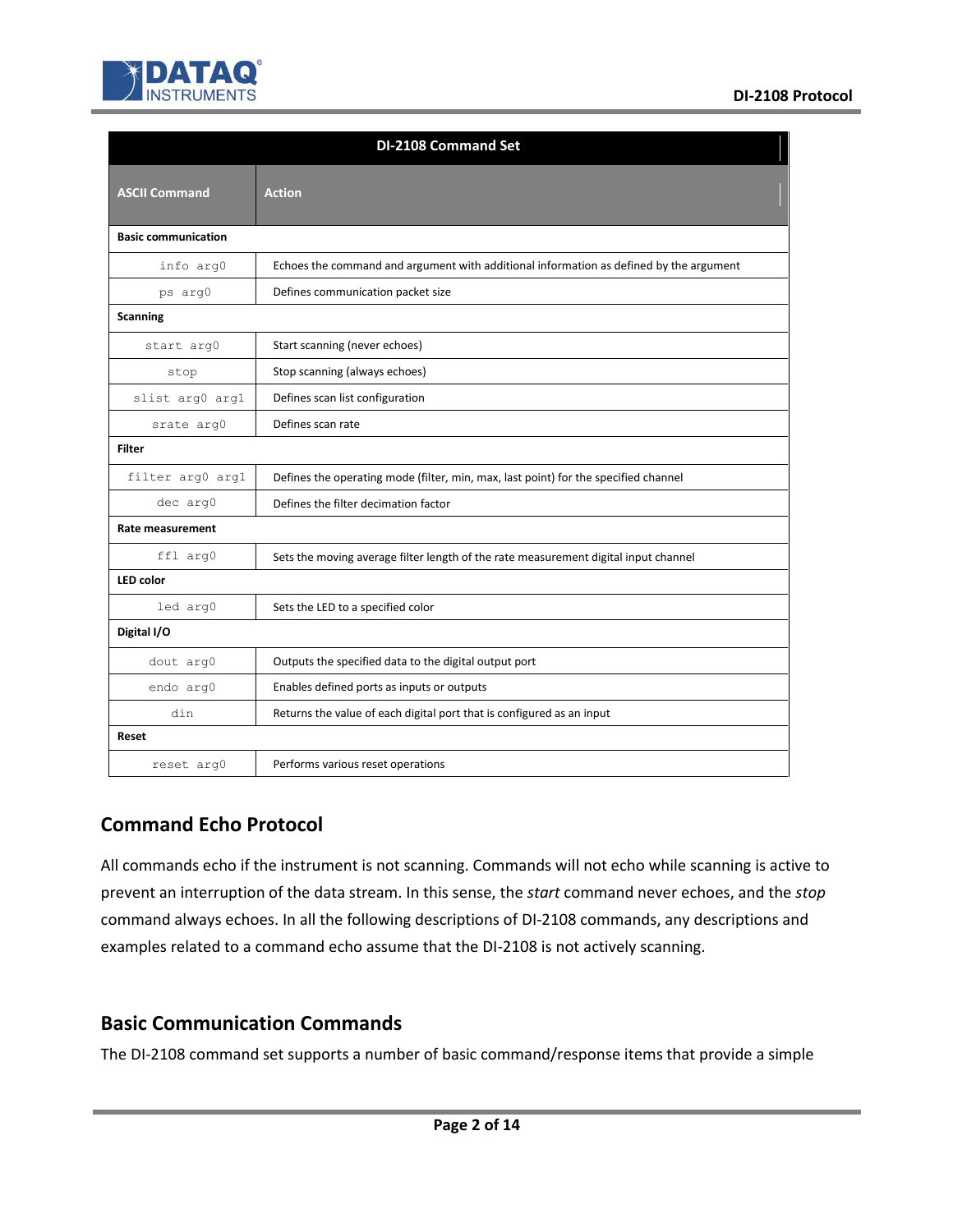means to ensure the integrity of the communication link between a program and the instrument. These commands elicit simple, yet useful responses from the instrument and should be employed as the programmer's first DI-2108 communication attempt. If these commands don't work with a functioning DI-2108 then a problem exists in the communication chain and further programming efforts will be futile until they are resolved.

Responses to this set of commands include echoing the command, followed by a space  $(20_{16})$ , followed by the response, and ending with a carriage return ( $OD_{16}$ ). For example:

| Command:  | info 1      | 'what model is connected?               |
|-----------|-------------|-----------------------------------------|
| Response: | info 1 2108 | 'command echo, plus connected model no. |

| <b>DI-2108 Basic Communication Commands</b> |                                                                                                                |  |  |  |  |
|---------------------------------------------|----------------------------------------------------------------------------------------------------------------|--|--|--|--|
| <b>ASCII Command</b>                        | <b>Action</b>                                                                                                  |  |  |  |  |
| info 0                                      | Returns "DATAQ"                                                                                                |  |  |  |  |
| info 1                                      | Returns device name: "2108"                                                                                    |  |  |  |  |
| info 2                                      | Returns firmware revision, 2 hex bytes (e.g. $65_{16}$ = 10110 for firmware revision 1.01)                     |  |  |  |  |
| info 3 to info 5                            | Proprietary internal use for initial system verification                                                       |  |  |  |  |
| info 6                                      | Returns the DI-2108's serial number (left-most 8 digits only; right-most two digital are for internal use)     |  |  |  |  |
| info 7 to info 8                            | Proprietary internal use for initial system verification                                                       |  |  |  |  |
| info 9                                      | Returns the sample rate divisor value of 60,000,000 for the DI-2108 (see the <i>srate</i> command for details) |  |  |  |  |
| $ps$ 0                                      | Make packet size 16 bytes                                                                                      |  |  |  |  |
| ps 1                                        | Make packet size 32 bytes                                                                                      |  |  |  |  |
| ps 2                                        | Make packet size 64 bytes                                                                                      |  |  |  |  |
| ps 3                                        | Make packet size 128 bytes                                                                                     |  |  |  |  |
| ps 4                                        | Make packet size 256 bytes                                                                                     |  |  |  |  |
| ps 5                                        | Make packet size 512 bytes                                                                                     |  |  |  |  |
| ps 6                                        | Make packet size 1024 bytes                                                                                    |  |  |  |  |
| ps 7                                        | Make packet size 2048 bytes                                                                                    |  |  |  |  |

The packet size command defines the number of bytes the DI-2108 sends with each transmission burst. The larger the packet size the more bytes transmitted per burst. Since a packet will not transmit until it is full, you should adjust packet size as a function of both sampling rate and the number of enabled channels to minimize latency when channel count and sample rate are low, and avoid a buffer overflow when sampling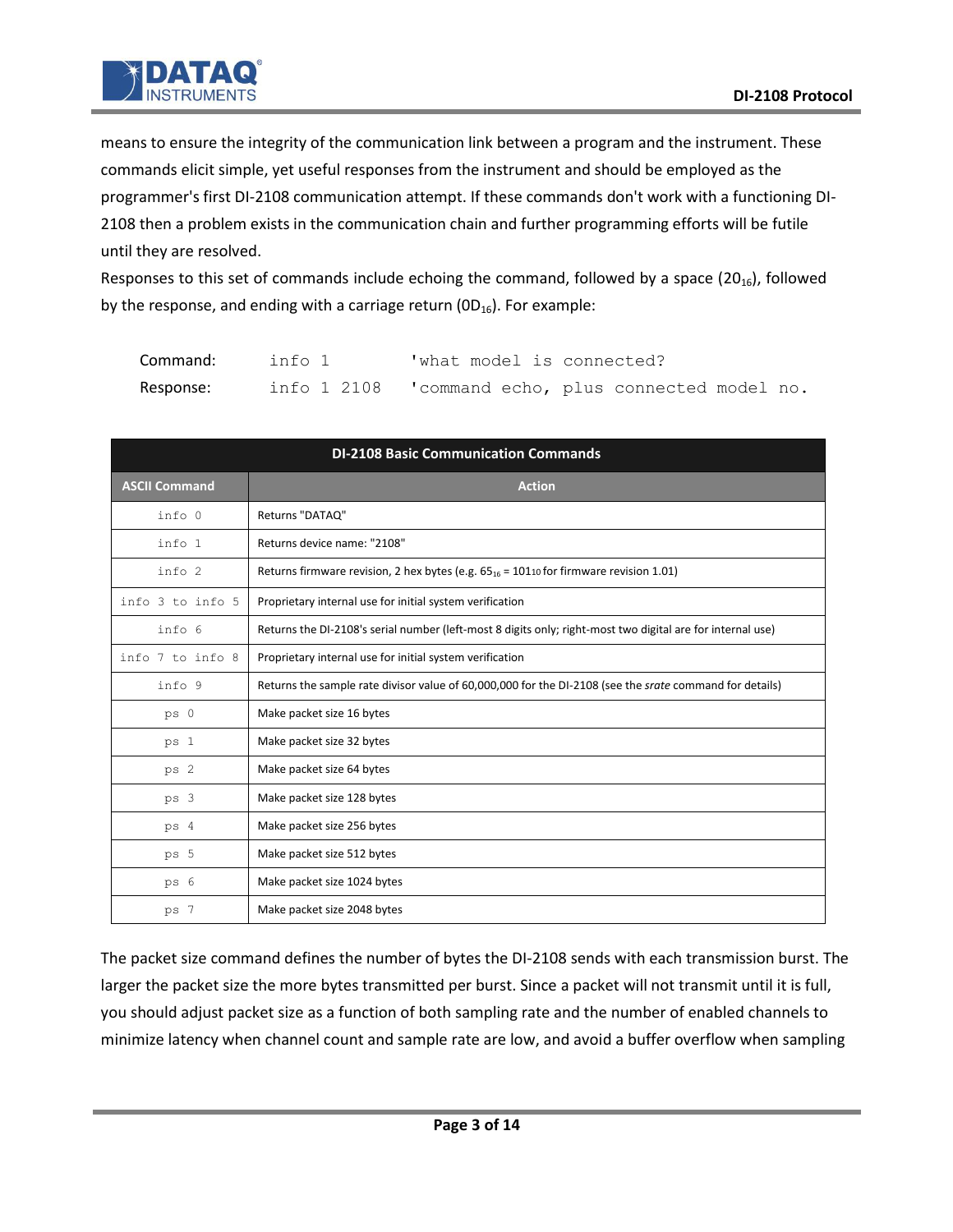

#### rate and channel count are high.

| Command:  | ps 1 | 'make packet size 32 bytes |
|-----------|------|----------------------------|
| Response: | ps 1 | 'command echo              |

# **Scanning Commands**

#### *start* **Command**

The DI-2108 *start* commands support an argument that defines the instrument's scanning mode, and initiates scanning accordingly. Since a *start* command immediately initiates scanning, the command is never echoed. Currently three scan modes are supported, plus one reserved for future use:

| <b>DI-2108 Start Command Modes</b> |                                                                                                                                                                                                                                                                                                        |  |  |  |
|------------------------------------|--------------------------------------------------------------------------------------------------------------------------------------------------------------------------------------------------------------------------------------------------------------------------------------------------------|--|--|--|
| <b>ASCII Command</b>               | <b>Action</b>                                                                                                                                                                                                                                                                                          |  |  |  |
| start 0                            | Normal scanning: The instrument begins scanning the channels enabled in its scan list through the slist<br>command at a rate defined by the srate command.                                                                                                                                             |  |  |  |
| start 1                            | Reserved for future use.                                                                                                                                                                                                                                                                               |  |  |  |
| start 2                            | Scan using an external clock or trigger: The instrument begins scanning the channels enabled in its scan list by<br>the slist command at a rate defined by clock transitions applied to its "Ext Trig" input of D6. This scan method<br>allows data to be acquired synchronously with external events. |  |  |  |

| Command:  |  |               | start 0 'begin normal scanning |
|-----------|--|---------------|--------------------------------|
| Response: |  | 'never echoes |                                |

### *stop* **Command**

The protocol's *stop* command terminates scanning. Since the *stop* command terminates scanning, it is always echoed.

| Command:  | stop | 'stop scanning |
|-----------|------|----------------|
| Response: | stop | 'always echoes |

### *slist* **Command**

The DI-2108 employs a scan list approach to data acquisition. A scan list is an internal schedule (or list) of channels to be sampled in a defined order. It is important to note that a scan list defines only the type and order in which data is to be sampled, not the sampled data itself. The DI-2108's scan list supports four types of inputs: Up to eight analog channels; one counter channel; one rate channel; general-purpose discrete inputs. These type definitions may be placed in the DI-2108's scan list in any order that satisfies the requirements of the application. The DI-2108's scan list is a maximum of 11 elements long, which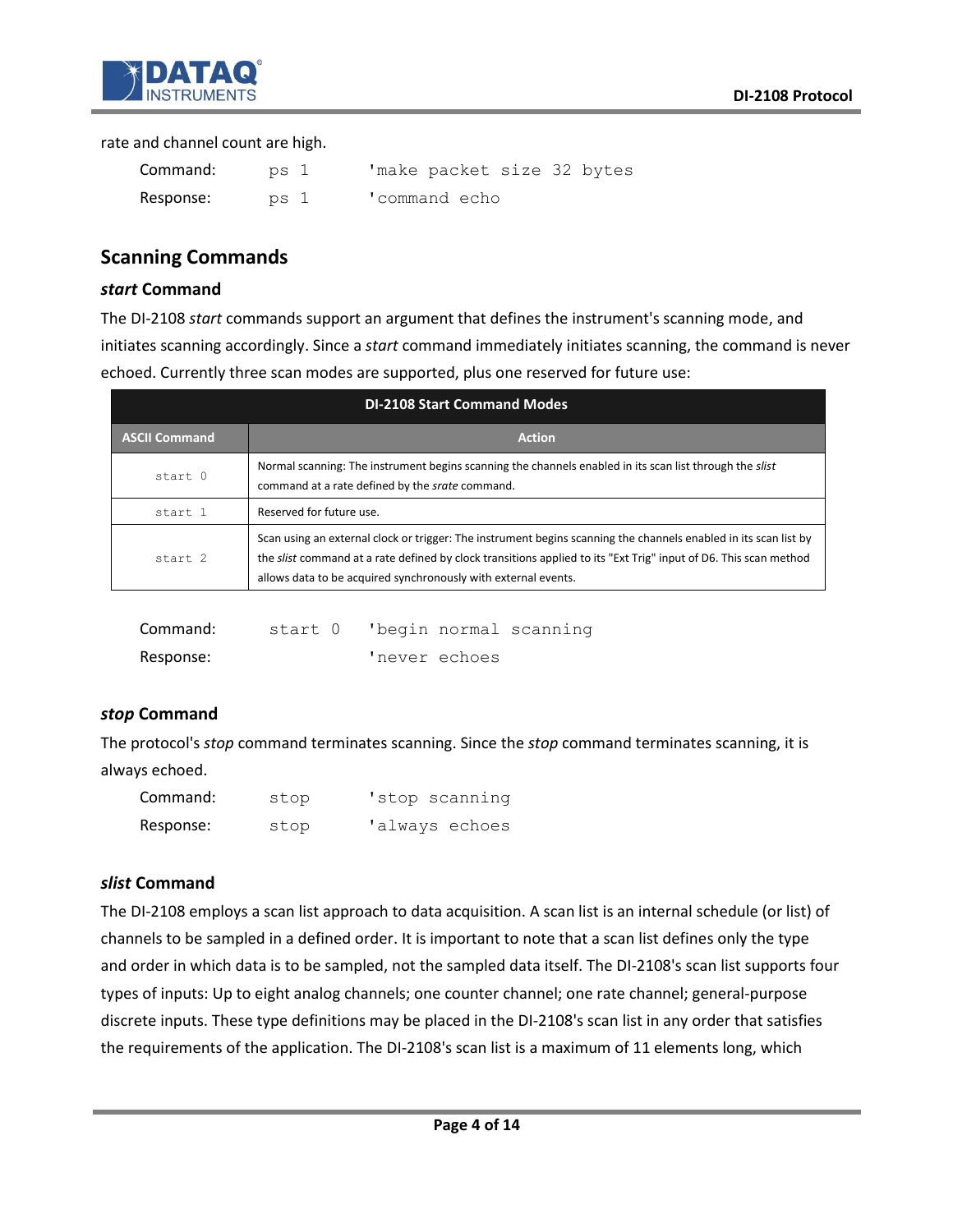

allows a hardware capacity measurement that's configured to sample all eight analog channels, both the counter and rate channels, and general-purpose digital input ports during one complete scan. Note that any analog, digital input, rate, or counter channel may appear in the scan list only once. *slist* positions must be defined sequentially beginning with position 0.

During general-purpose use each entry in the scan list is represented by a 16-bit number, which is defined in detail in the DI-2108 Scan List Word Definitions table below. Writing any value to the first position of the scan list automatically resets the slist member count to 1. This count increases by 1 each time a new member is added to the list, which must be filled from lowest to highest positions. The first item in the scan list initializes to 0 (analog input channel 0) upon power up. Therefore, upon power up, and assuming that no changes are applied to the scan list, only analog input channel 0 is sampled when scanning is set to active by the start command.

The *slist* command along with two arguments separated by a space character is used to configure the scan list:

### *slist offset config*

*offset* defines the index within the scan list and can range from 0 to 10 to address a total of eleven possible positions. *config* is the 16-bit configuration parameter as defined in table *DI-2108 Scan List Word Definitions*. For example, the command *slist 5 10* configures the sixth position of the scan list to specify data from the counter. Assuming that we wish to sample analog channels 2, 4, and 6, and the rate, counter, and digital inputs, the following scan list configuration would work:

Note that since the act of writing to scan list position 0 resets the slist member counter, the above configuration is complete upon writing scan list position 5. Further any scan list position (except position 0) may be modified without affecting the contents of the rest of the list.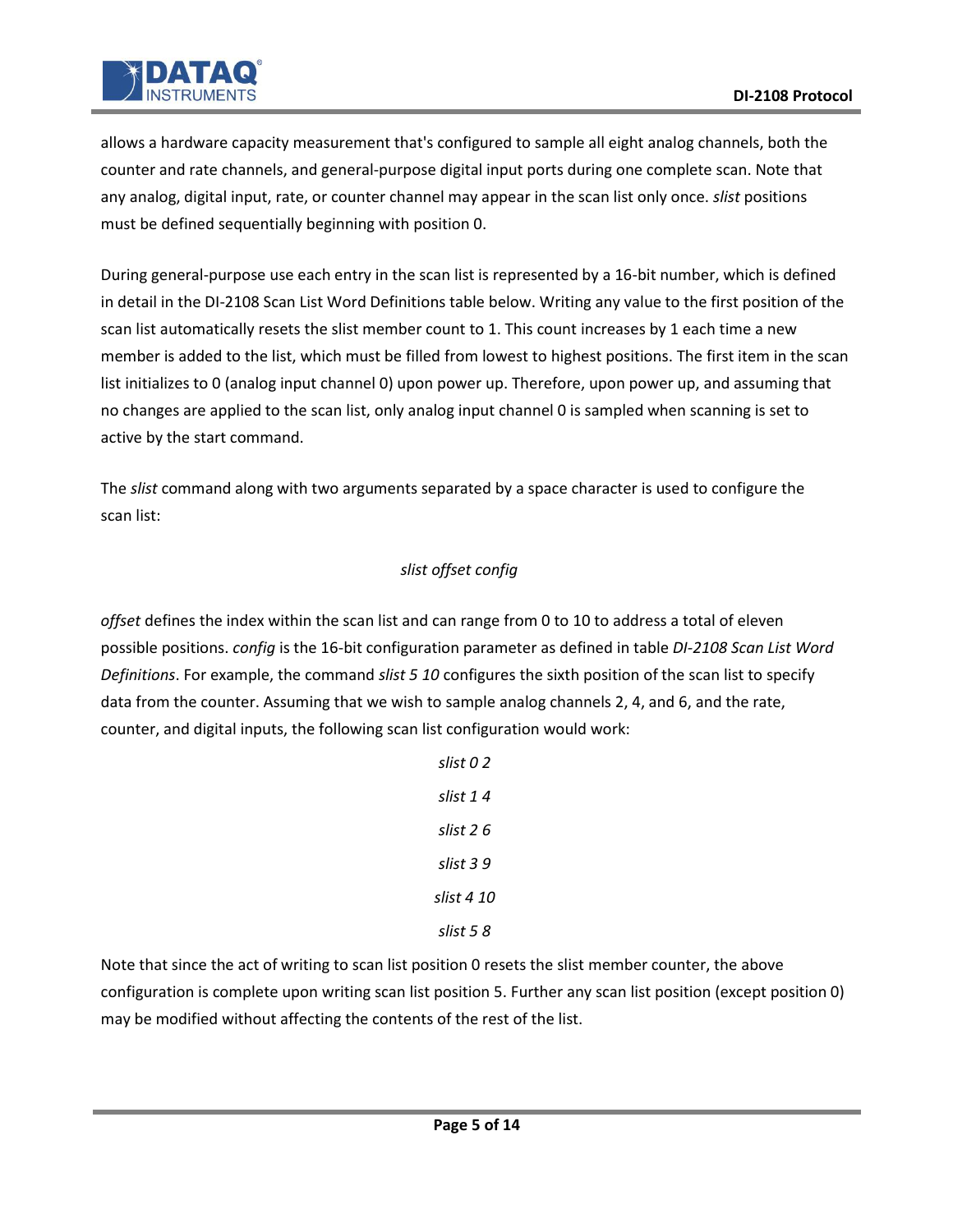

|                         |             |                                                          |              |             | DI-2108 Scan List Word Definitions |             |                                 |                     |                |                |                |                |                         |                |              |                  |
|-------------------------|-------------|----------------------------------------------------------|--------------|-------------|------------------------------------|-------------|---------------------------------|---------------------|----------------|----------------|----------------|----------------|-------------------------|----------------|--------------|------------------|
|                         |             |                                                          |              |             |                                    |             |                                 | <b>Bit Position</b> |                |                |                |                |                         |                |              |                  |
| <b>Function</b>         | 15          | 14                                                       | 13           | 12          | 11                                 | 10          | 9                               | $\bf 8$             | $\overline{7}$ | 6 <sup>1</sup> | $\overline{5}$ | $\overline{4}$ | $\overline{\mathbf{3}}$ | $\overline{2}$ | $\mathbf 1$  | $\mathbf{0}$     |
| Analog In,              |             |                                                          |              |             |                                    |             |                                 |                     |                |                |                |                |                         |                |              |                  |
| Channel 0               |             |                                                          |              |             |                                    |             |                                 |                     |                |                |                |                | $\boldsymbol{0}$        | $\mathbf 0$    | $\mathbf 0$  | $\boldsymbol{0}$ |
| Analog In,<br>Channel 1 |             |                                                          |              |             |                                    |             |                                 |                     |                |                |                |                | $\mathbf 0$             | $\mathbf 0$    | $\mathbf 0$  | $\mathbf{1}$     |
| Analog In,<br>Channel 2 |             |                                                          |              |             |                                    |             |                                 |                     |                |                |                |                | $\pmb{0}$               | $\pmb{0}$      | $\mathbf 1$  | $\mathbf 0$      |
| Analog In,<br>Channel 3 |             |                                                          |              |             |                                    |             |                                 |                     |                |                |                |                | $\mathbf 0$             | $\mathbf 0$    | $\mathbf{1}$ | $\mathbf{1}$     |
| Analog In,<br>Channel 4 |             |                                                          |              |             |                                    |             |                                 |                     |                |                |                |                | $\mathbf 0$             | $\mathbf{1}$   | $\mathbf 0$  | $\mathbf 0$      |
| Analog In,<br>Channel 5 |             | $\mathbf 0$<br>$\pmb{0}$<br>$\mathbf{1}$<br>$\mathbf{1}$ |              |             |                                    |             |                                 |                     |                |                |                |                |                         |                |              |                  |
| Analog In,<br>Channel 6 |             |                                                          |              |             |                                    |             | All Unused Bits = $0$           |                     |                |                |                |                | $\mathbf 0$             | $\mathbf 1$    | $\mathbf{1}$ | $\mathbf 0$      |
| Analog In,<br>Channel 7 |             |                                                          |              |             |                                    |             |                                 |                     |                |                |                |                | $\mathbf 0$             | $\mathbf{1}$   | $\mathbf{1}$ | $\mathbf{1}$     |
| Digital In              |             |                                                          |              |             |                                    |             |                                 |                     |                |                |                |                | $1\,$                   | $\pmb{0}$      | $\pmb{0}$    | $\pmb{0}$        |
| Rate (DI2)              | $\mathbf 0$ | $\mathbf 0$                                              | $\mathbf 0$  | $\mathbf 0$ |                                    |             | Range (see Rate Range<br>table) |                     | 0              | $\mathbf 0$    | $\mathbf 0$    | $\mathbf 0$    | $\mathbf 1$             | $\mathbf 0$    | $\mathbf 0$  | $\mathbf{1}$     |
| Count<br>(DI3)          | $\mathbf 0$ | 0                                                        | $\mathbf 0$  | $\mathbf 0$ | $\mathbf 0$                        | $\mathbf 0$ | 0                               | $\mathbf 0$         | $\mathbf 0$    | $\mathbf 0$    | $\mathbf 0$    | $\mathbf 0$    | $\mathbf{1}$            | $\mathbf 0$    | $\mathbf{1}$ | $\pmb{0}$        |
| Ignore                  | $\mathbf 1$ | $\mathbf{1}$                                             | $\mathbf{1}$ | $\mathbf 1$ | $\mathbf 1$                        | $\mathbf 1$ | $\mathbf 1$                     | $\mathbf{1}$        | 1              | $\mathbf 1$    | $\mathbf 1$    | $\mathbf 1$    | $\mathbf 1$             | $\mathbf{1}$   | $\mathbf 1$  | $\mathbf 1$      |

\* To be consistent with general programming standards, analog channel numbers begin with 0 instead of 1 as indicated on the product label.

The protocol also supports a range setting for rate measurements where a count value may be converted to a frequency in Hertz by applying the following formula:

$$
rate = \frac{counts + 32768}{65536} \times range
$$

"Range" is defined in the following table. Refer to the instrument's specifications for the maximum measurable rate as a function of burst rate.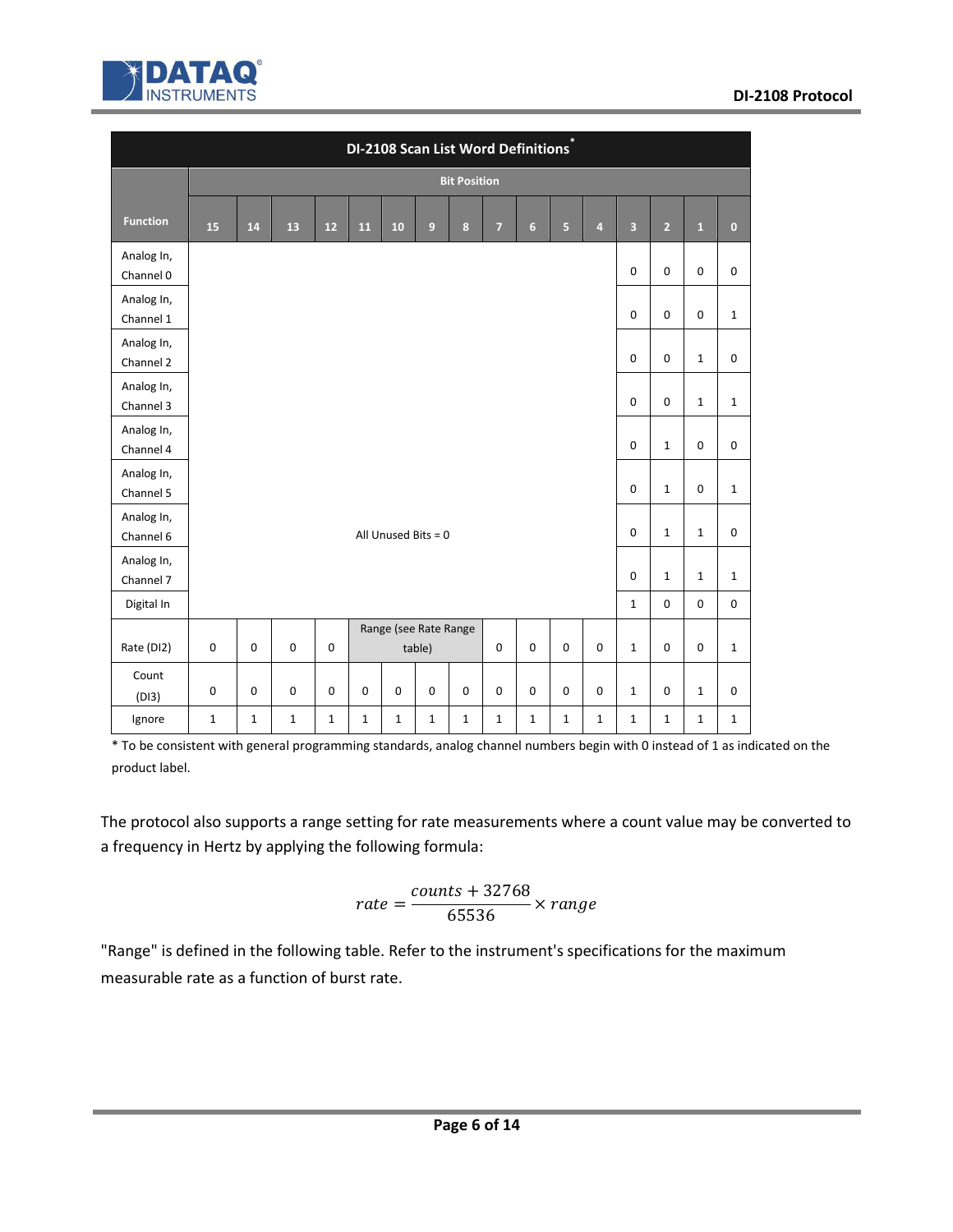

| Rate Range Table (for DI2 connections) |              |                  |              |        |  |
|----------------------------------------|--------------|------------------|--------------|--------|--|
|                                        | Range*       |                  |              |        |  |
| 11                                     | 10           | $\boldsymbol{9}$ | 8            | (Hz)   |  |
| 0                                      | 0            | 0                | $\mathbf{1}$ | 50,000 |  |
| 0                                      | 0            | $\mathbf 1$      | 0            | 20,000 |  |
| 0                                      | 0            | $\mathbf 1$      | $\mathbf{1}$ | 10,000 |  |
| 0                                      | $\mathbf 1$  | 0                | 0            | 5,000  |  |
| 0                                      | $\mathbf{1}$ | 0                | $\mathbf{1}$ | 2,000  |  |
| 0                                      | $\mathbf{1}$ | $\mathbf{1}$     | 0            | 1,000  |  |
| 0                                      | $\mathbf{1}$ | $\mathbf{1}$     | $\mathbf{1}$ | 500    |  |
| $\mathbf{1}$                           | 0            | 0                | 0            | 200    |  |
| $\mathbf{1}$                           | 0            | 0                | $\mathbf{1}$ | 100    |  |
| $\mathbf{1}$                           | 0            | $\mathbf 1$      | 0            | 50     |  |
| $\mathbf{1}$                           | 0            | $\mathbf 1$      | $\mathbf{1}$ | 20     |  |
| $\overline{1}$                         | $\mathbf{1}$ | 0                | 0            | 10     |  |

\* Maximum measureable frequency is a function of *srate* (see *srate* Scan Rate Command) and duty cycle of the applied signal:

*srate* < 60,000,000 × ((duty cyle) ÷ 50%) ÷ (Range × 2), where srate ≥ 500 (burst rate ≤ 120,000 Hz) with one channel enabled, and duty cycle is the percentage of the cycle for the shorter input state.

| Command: slist 0 0                   | 'enabled analog channel 0         |
|--------------------------------------|-----------------------------------|
| Response: slist 0 0                  | 'command echo                     |
| Command: slist 1 4                   | 'enabled analog channel 4         |
| Response: slist 1 4                  | 'command echo                     |
| <b>Command:</b> slist 2 1033         | rate channel enabled, 5 kHz range |
| Response: slist 2 1033 'command echo |                                   |

#### *srate* **Scan rate Command**

Command *srate* defines a sample rate divisor used to determine scan rate, or the rate at which the DI-2108 scans through the items in the scan list that you defined with the *slist* command. *srate* is specified with an integer (int) argument (the divisor) within the range of 375 to 65,535 inclusive, and the resulting scan speed per scan list element is defined by the following equation:

Sample rate per scan list element (Hz) = 60,000,000 ÷ (*srate × dec)*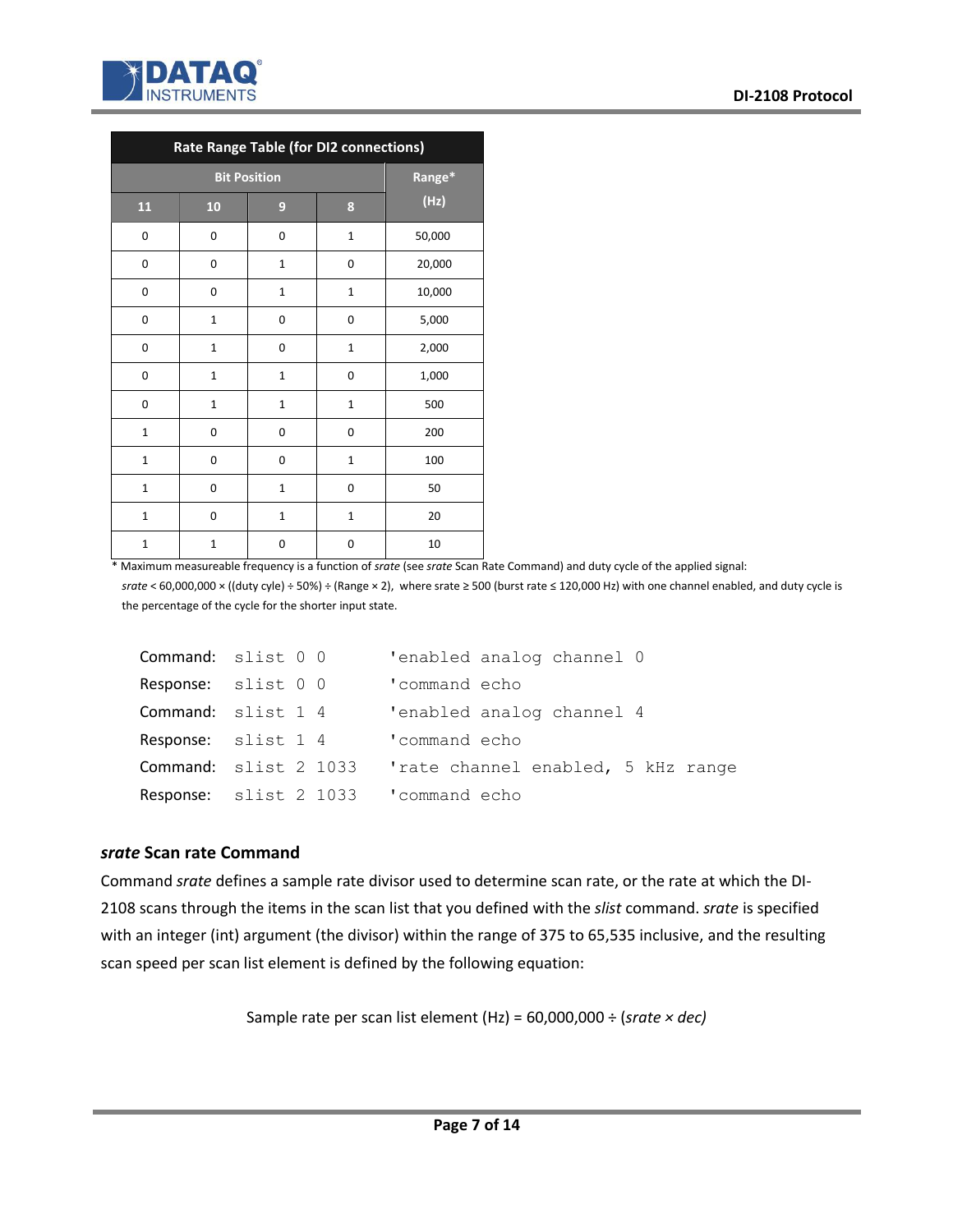This approach results in a per channel sample rate ranging from 915.5413 to 160,000 Hz. The host program may achieve a further reduction in sample rate below 915.5413 Hz by using selective sampling methods whereby every nth point is selected as the converted value. For example, a sample rate per scan list element of 10 Hz is achieved by applying an integer value of 60,000 to the *srate* command, and further selecting every 100th value from the reported data stream. Every 1000th reading is effectively 1 Hz. Averaging every n values on each channel is more difficult but recommended since it reduces noise by a factor of the square root of n.

Note that the divisor (60,000,000) used in the above equation can change between data acquisition products. The command *info 9* can be used to determine the value for each product.

# **Filter Commands**

The DI-2108 supports a range of acquisition modes that are selectable per channel. The instrument can acquire and report the last point that was acquired, the maximum or the minimum of a range of values, or the filtered result. The acquisition mode and may be defined on a per channel basis using the *filter* command. The *filter* command accepts two arguments of the form:

filter arg0 arg1

Where: 0 ≤ *arg0* ≤ 7 and is equal to a specific analog channel number. arg0 can also equal "\*" as a shortcut way to reference all channels.

| arg1         |                         |  |  |  |  |
|--------------|-------------------------|--|--|--|--|
| <b>Value</b> | <b>Acquisition Mode</b> |  |  |  |  |
|              | Last Point              |  |  |  |  |
|              | CIC filter              |  |  |  |  |
| 2            | Maximum                 |  |  |  |  |
| 3            | Minimum                 |  |  |  |  |

0 ≤ *arg1* ≤ 3:

A decimation factor (*dec*) may be applied to define the number of samples used per channel by each acquisition mode (except Last Point.) For example, if *dec* has a value of 100 and the *filter* command defines an acquisition mode for a channel as Maximum, one value is reported for every 100 that are acquired, the maximum of the 100 samples. The next acquired 100 values are evaluated and the maximum value is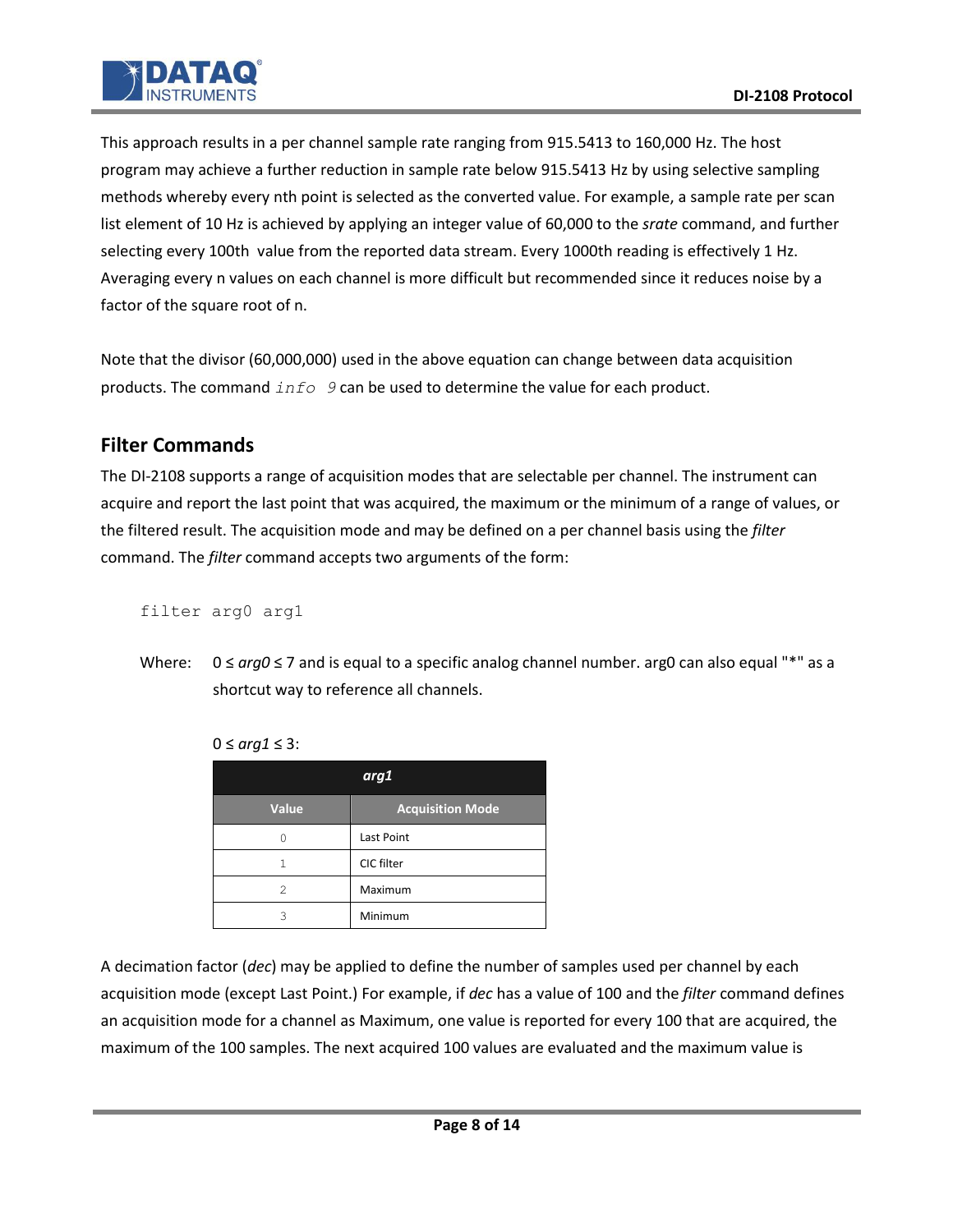

reported, and so on. Setting *dec* to a value of 1 essentially forces the filter's Last Point mode even if Maximum or Minimum is specified.

When the *filter* command defines a CIC filter as the Acquisition Mode, the *dec* command sets the number of samples used to calculate the CIC filter. When arg0 *=* 1 four stages of 2-sample moving window averages are applied and all filtered values are returned. When arg0 > 1 every arg0 sample is returned. For example if arg0 is two or four every other, or every fourth sample is returned respectively.

```
dec arg0
```
Where: 1 ≤ *arg0* ≤ 512 sets the number of values used by the Acquisition Mode defined by the *filter* command.

The *filter* command supports a wildcard syntax that uses an asterisk character ("\*") to in place of *arg0* to command that all channels be set to the value defined by *arg1*. Sample filter and decimation commands and responses:

|                          | <b>Command:</b> $filter * 2$ | 'Set all channels to maximum acquisition mode |
|--------------------------|------------------------------|-----------------------------------------------|
|                          | Response: $filter * 2$       | 'Set all channels to maximum acquisition mode |
| Command: dec 128         |                              | 'set the decimation factor to 128             |
| <b>Response:</b> dec 128 |                              | 'the current decimation factor is 128         |

## **Rate Measurement Commands**

When the rate channel is enabled in the instrument's scan list using the *slist* command, a moving average filter may be applied to smooth readings. The moving average factor is defined by the *ffl arg0* command, where  $1 \leq \arg 0 \leq 64$  and the default value is 32.

| Command:  | ffl 20 | 'set the MA factor to 20    |  |  |  |  |
|-----------|--------|-----------------------------|--|--|--|--|
| Response: | ffl 20 | the current MA factor is 20 |  |  |  |  |

# **LED Color Command**

The DI-2108 has a panel-mounted, multi-color LED that is available for general-purpose use. The *led*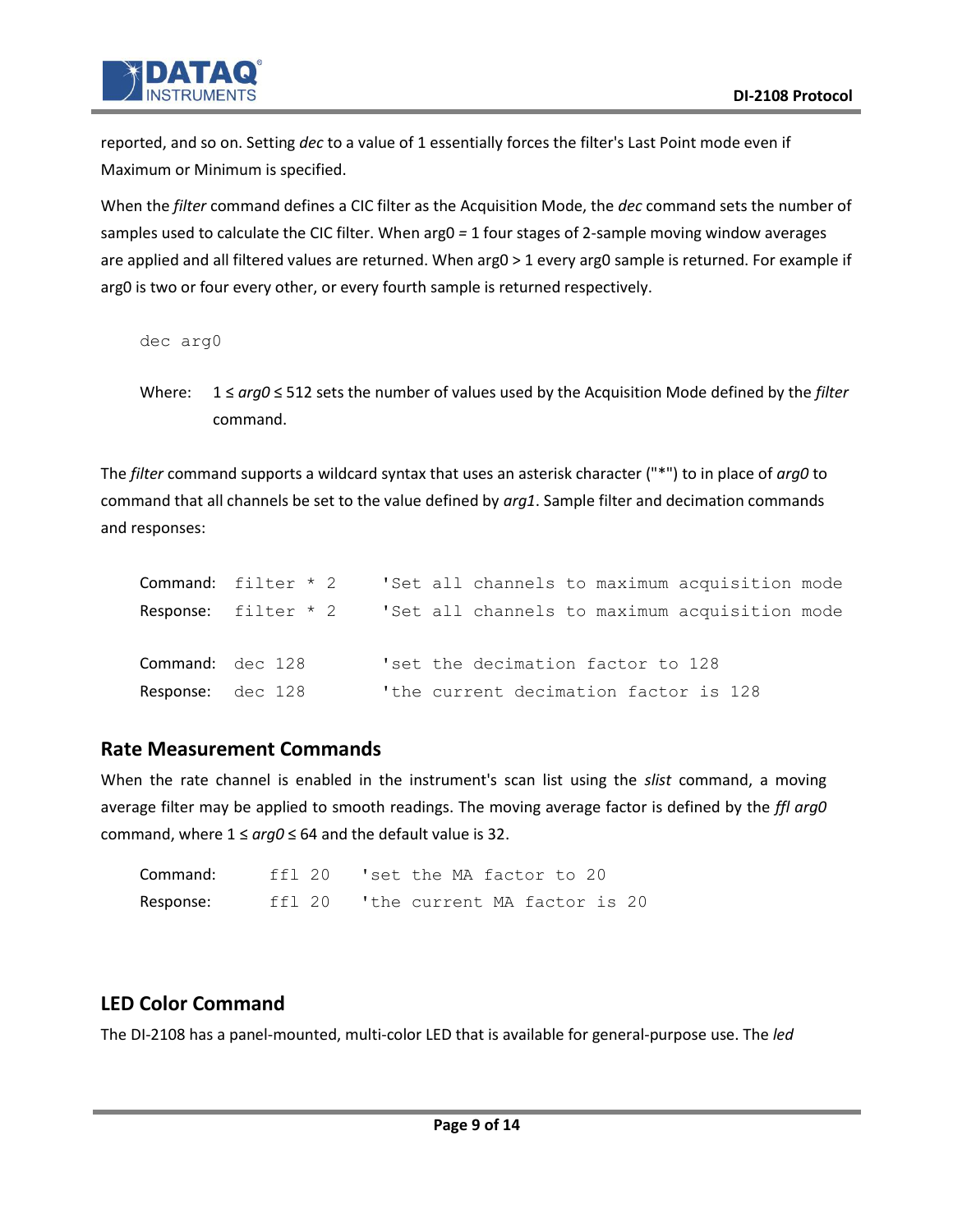

#### command accepts one argument that defines the color of the LED and takes the following form:

led arg0

Where:

|          |       | arg0         | <b>Color</b>               | arg0 | <b>Color</b> |
|----------|-------|--------------|----------------------------|------|--------------|
|          |       | 0            | <b>Black</b>               | 4    | Red          |
|          |       | $\mathbf{1}$ | Blue                       | 5    | Magenta      |
|          |       | 2            | Green                      | 6    | Yellow       |
|          |       | 3            | Cyan                       | 7    | White        |
| Command: | led 1 |              | 'set the led color to blue |      |              |

Response: led 1 'the led color is blue

| Digital I/O Commands |  |
|----------------------|--|

The protocol supports three commands for digital I/O. The DI-2108 provides seven digital ports. Each port can be programmed as either an input or an output. A port configured as an output is really a switch that is either on or off to control an external load.

One command (*endo*) defines configuration on a per port basis, input or switch. A second command (*dout*) defines the state of a port's switch if the port is configured as an output. The third command (*din*) reads the state of all ports regardless of I/O configuration.

#### *endo* **command**

endo arg0

Where:  $0 \le \arg 0 \le 127_{10}$  and maps input/switch configuration to each of seven digital ports. A value of one written to a port configures it as a switch. A value of zero configures the port as an input.

Command: endo 20 'ports D0,D1,D3,D5,D6 as inputs 'ports D2 and D4 as switches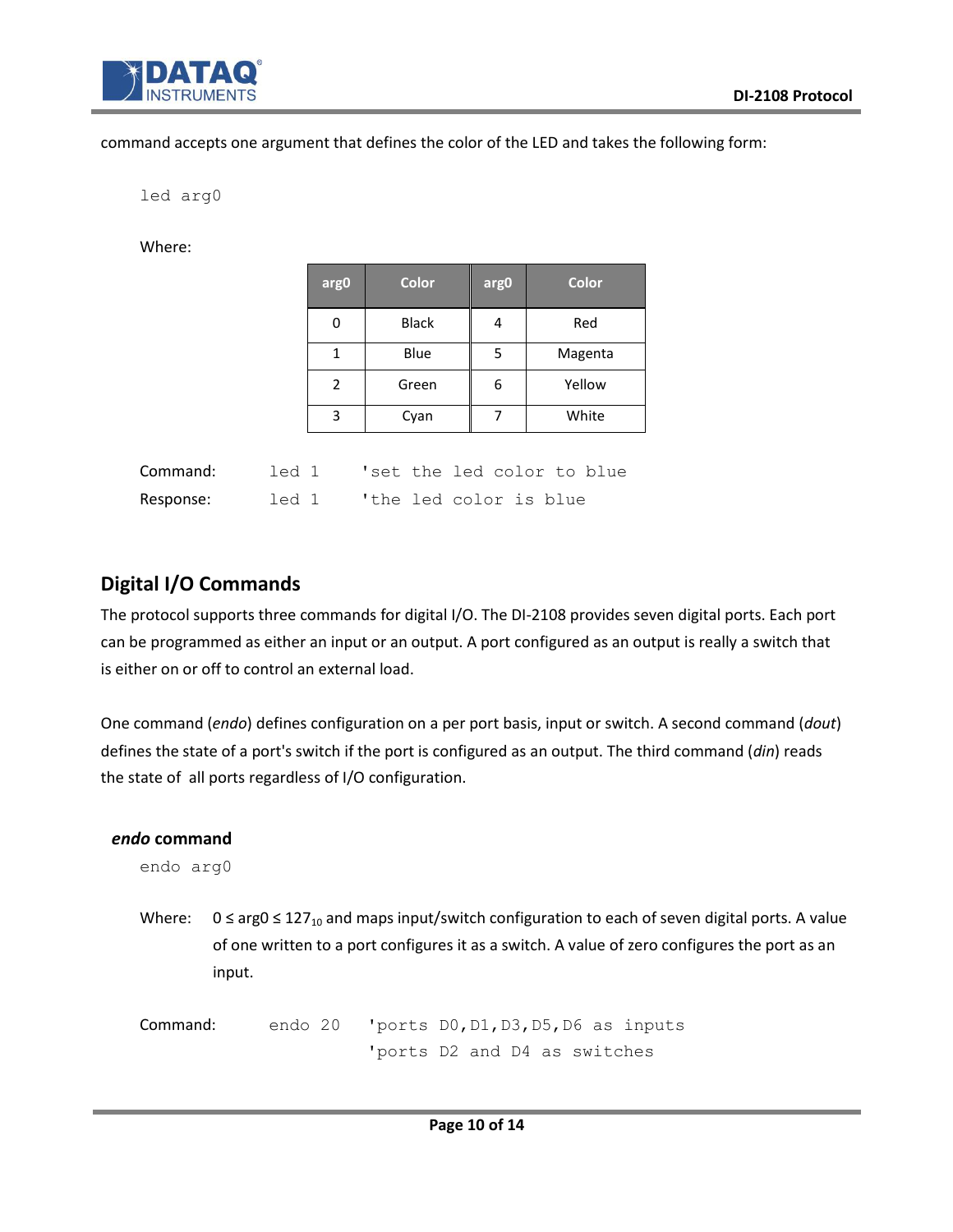

Response: endo 20 'command echo

#### *dout* **command**

dout arg0

Where:  $0 \le \arg 0 \le 127_{10}$  ( $0 \le \arg 0 \le 7F_{16}$ ) and defines the bit state of the 7-bit output port.

| Command:  | endo 20 $'$ ports DO, D1, D3, D5, D6 as inputs |
|-----------|------------------------------------------------|
|           | 'ports D2 and D4 as switches                   |
| Response: | endo 20 'command echo                          |
| Command:  | dout 4 'set D2 switch on. D4 switch is off     |
| Response: | dout 4 'command echo                           |

#### *din* **command**

din

| Command:  | din | 'read all port states                             |
|-----------|-----|---------------------------------------------------|
| Response: |     | din 20 Toorts D2 and D4 are set. Others are clear |

*din* does not discriminate between ports configured as inputs or as switches. The command simply returns the state of all ports as a 7-bit value. A port configured as a switch returns the state of the switch. One configured as a digital input returns the applied state.

### **Reset Command**

There is only one reset command used to force accumulated counts to zero:

```
reset arg0
```
Where: arg0 = 1 to reset the DI-2108 counter

| Command:  | reset 1 | 'reset the counter    |
|-----------|---------|-----------------------|
| Response: |         | reset 1 'command echo |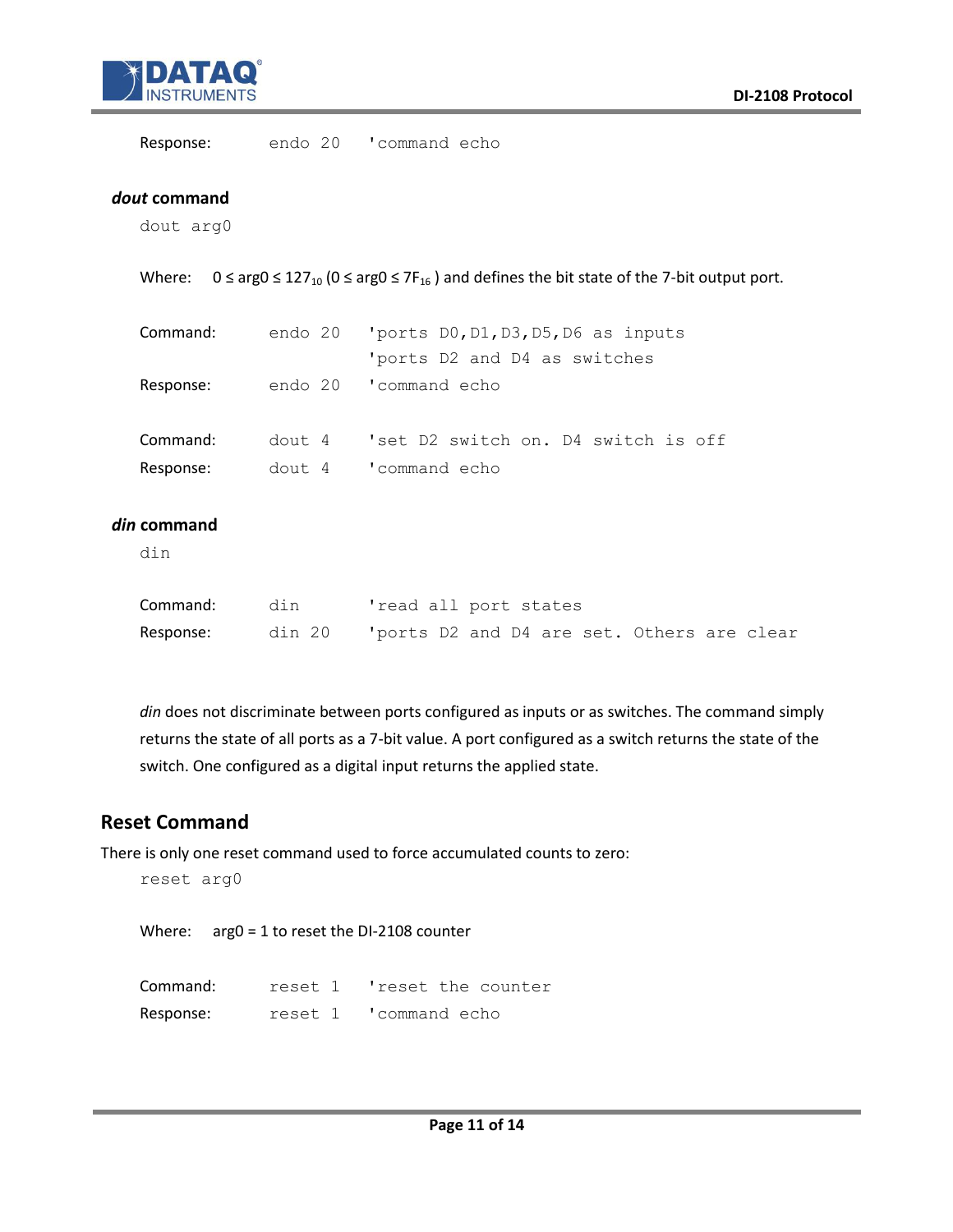

# **Binary Stream Output Format**

The DI-2108's data output format is a binary stream of one 16-bit word per enabled measurement. In the table below A<sub>x</sub> values denote analog channel ADC values, and D<sub>x</sub>, R<sub>x</sub> and C<sub>x</sub> are digital, rate, and counter value inputs respectively.

| <b>Binary Data Stream Example</b> |                         |                  |                                               |                     |                |                |                |                 |                 |                     |  |  |  |  |  |
|-----------------------------------|-------------------------|------------------|-----------------------------------------------|---------------------|----------------|----------------|----------------|-----------------|-----------------|---------------------|--|--|--|--|--|
|                                   |                         |                  | (all functions and channels enabled in order) |                     |                |                |                |                 |                 |                     |  |  |  |  |  |
| <b>Scan list position</b>         | Word                    | <b>Byte</b>      | <b>B7</b>                                     | <b>B6</b>           | <b>B5</b>      | <b>B4</b>      | <b>B3</b>      | <b>B2</b>       | B1              | ${\bf B0}$          |  |  |  |  |  |
| (measurement                      | Count                   | Count            |                                               |                     |                |                |                |                 |                 |                     |  |  |  |  |  |
| $\mathbf 0$                       | $\mathbf 1$             | $\mathbf{1}$     | A7                                            | A <sub>6</sub>      | A <sub>5</sub> | A4             | A <sub>3</sub> | A2              | A1              | A <sub>0</sub>      |  |  |  |  |  |
| (Analog in 0)                     |                         | $\overline{2}$   | A15                                           | A14                 | A13            | A12            | A11            | A10             | A9              | A8                  |  |  |  |  |  |
| $\mathbf{1}$                      | $\overline{2}$          | 3                |                                               |                     |                |                |                |                 |                 |                     |  |  |  |  |  |
| (Analog in 1)                     |                         | $\overline{4}$   |                                               |                     |                |                |                |                 |                 |                     |  |  |  |  |  |
| $\overline{2}$                    | 3                       | 5                |                                               |                     |                |                |                |                 |                 |                     |  |  |  |  |  |
| (Analog in 2)                     |                         | $\boldsymbol{6}$ |                                               |                     |                |                |                |                 |                 |                     |  |  |  |  |  |
| 3                                 |                         | $\overline{7}$   |                                               |                     |                |                |                |                 |                 |                     |  |  |  |  |  |
| (Analog in 3)                     | 4                       | $\bf 8$          |                                               | Same as analog in 0 |                |                |                |                 |                 |                     |  |  |  |  |  |
| $\overline{4}$                    | 5                       | $\boldsymbol{9}$ |                                               |                     |                |                |                |                 |                 |                     |  |  |  |  |  |
| (Analog in 4)                     |                         | $10\,$           |                                               |                     |                |                |                |                 |                 |                     |  |  |  |  |  |
| 5                                 | 6                       | 11               |                                               |                     |                |                |                |                 |                 |                     |  |  |  |  |  |
| (Analog in 5)                     |                         | 12               |                                               |                     |                |                |                |                 |                 |                     |  |  |  |  |  |
| 6                                 | $\overline{\mathbf{7}}$ | 13               |                                               |                     |                |                |                |                 |                 |                     |  |  |  |  |  |
| (Analog in 6)                     |                         | $14\,$           |                                               |                     |                |                |                |                 |                 |                     |  |  |  |  |  |
| $\overline{7}$                    |                         | 15               |                                               |                     |                |                |                |                 |                 |                     |  |  |  |  |  |
| (Analog in 7)                     | 8                       | 16               |                                               |                     |                |                |                |                 |                 |                     |  |  |  |  |  |
| 8                                 |                         | $17\,$           | $\pmb{0}$                                     | $\pmb{0}$           | $\pmb{0}$      | $\pmb{0}$      | $\pmb{0}$      | $\pmb{0}$       | $\overline{D1}$ | $\overline{\rm D0}$ |  |  |  |  |  |
| (Digital in)                      | 9                       | 18               | $\pmb{0}$                                     | D <sub>6</sub>      | D <sub>5</sub> | D4             | D <sub>3</sub> | D <sub>2</sub>  | D1              | D <sub>0</sub>      |  |  |  |  |  |
| 9                                 |                         | 19               | R7                                            | R <sub>6</sub>      | R <sub>5</sub> | R4             | R <sub>3</sub> | R2              | R1              | ${\sf R0}$          |  |  |  |  |  |
| (Rate in)                         | $10\,$                  | 20               | R <sub>15</sub>                               | R14                 | R13            | R12            | R11            | R <sub>10</sub> | R9              | R8                  |  |  |  |  |  |
| 10                                |                         | 21               | C7                                            | C <sub>6</sub>      | C <sub>5</sub> | C <sub>4</sub> | C <sub>3</sub> | C <sub>2</sub>  | C1              | CO                  |  |  |  |  |  |
| (Counter in)                      | $11\,$                  | 22               | C15                                           | C14                 | C13            | C12            | C11            | C10             | C9              | ${\sf C}8$          |  |  |  |  |  |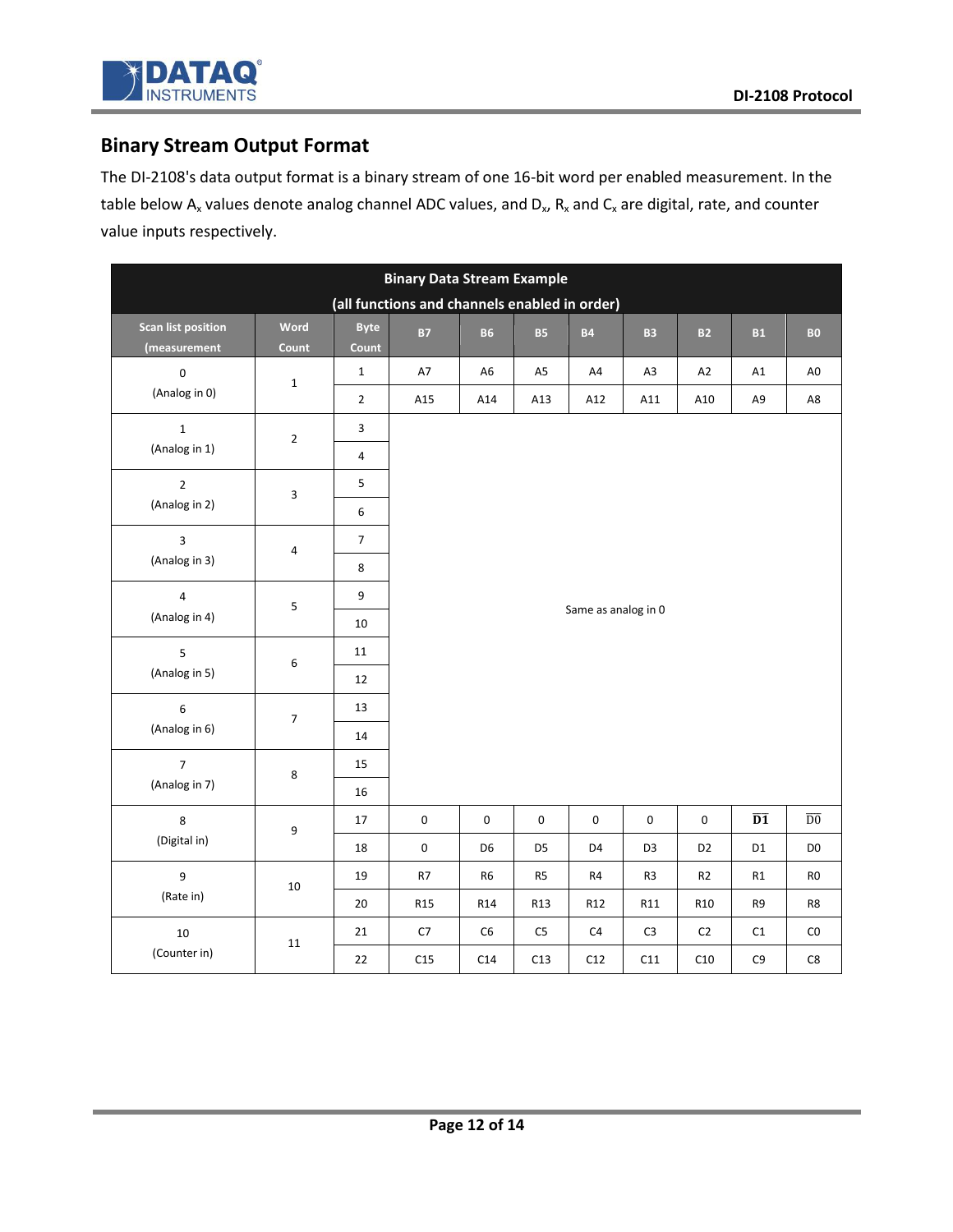### **Analog Channel Binary Coding**

The DI-2108 transmits a 16-bit binary number for every analog channel conversion in the form of a signed, 16-bit Two's complement value:

|             | DI-2108 ADC Binary Coding |              |              |              |              |                |                |                |              |              |              |              |                |          |              |               |             |
|-------------|---------------------------|--------------|--------------|--------------|--------------|----------------|----------------|----------------|--------------|--------------|--------------|--------------|----------------|----------|--------------|---------------|-------------|
| $D_{15}$    | $D_{14}$                  | $D_{13}$     | $D_{12}$     | $D_{11}$     | $D_{10}$     | D <sub>q</sub> | $D_{\rm R}$    | D <sub>7</sub> | $D_6$        | $D_5$        | $D_4$        | $D_3$        | D <sub>2</sub> | $D_1$    | $D_0$        | <b>Counts</b> | Voltage     |
| $\mathbf 0$ | 1                         | $\mathbf{1}$ | $\mathbf{1}$ | $\mathbf{1}$ | $\mathbf{1}$ | $\mathbf{1}$   | $\mathbf{1}$   | $\mathbf{1}$   | $\mathbf{1}$ | $\mathbf{1}$ | $\mathbf{1}$ | $\mathbf{1}$ | $\mathbf{1}$   | 1        | 1            | 32767         | 9.9997      |
| $\Omega$    | $\mathbf{1}$              | $\mathbf{1}$ | $\mathbf{1}$ | 1            | $\mathbf{1}$ | $\mathbf{1}$   | $\mathbf{1}$   | $\mathbf{1}$   | $\mathbf{1}$ | $\mathbf{1}$ | $\mathbf{1}$ | $\mathbf{1}$ | 1              | 1        | $\Omega$     | 32766         | 9.9994      |
|             |                           |              |              |              |              |                |                |                |              |              |              |              |                |          |              |               |             |
| $\mathbf 0$ | $\mathbf 0$               | $\mathbf 0$  | $\mathbf 0$  | $\mathbf 0$  | $\mathbf 0$  | $\mathbf 0$    | $\overline{0}$ | $\mathbf 0$    | $\mathbf 0$  | $\mathbf 0$  | $\mathbf 0$  | $\Omega$     | $\mathbf 0$    | $\Omega$ | $\mathbf{1}$ | $\mathbf{1}$  | 0.0003      |
| $\Omega$    | $\Omega$                  | $\mathbf 0$  | $\mathbf 0$  | $\mathbf 0$  | $\mathbf 0$  | $\mathbf 0$    | $\mathbf 0$    | $\mathbf 0$    | $\mathbf 0$  | $\mathbf 0$  | $\mathbf 0$  | $\Omega$     | 0              | $\Omega$ | $\Omega$     | $\mathbf 0$   | $\mathbf 0$ |
|             |                           |              |              |              |              |                |                |                |              |              |              |              |                |          |              |               |             |
| 1           | $\Omega$                  | $\Omega$     | $\mathbf 0$  | $\mathbf 0$  | $\mathbf 0$  | $\mathbf 0$    | $\mathbf 0$    | $\mathbf 0$    | $\mathbf 0$  | $\mathbf 0$  | $\mathbf 0$  | $\Omega$     | $\Omega$       | $\Omega$ | $\mathbf{1}$ | $-32767$      | -9.9997     |
| 1           | $\Omega$                  | $\mathbf 0$  | $\mathbf 0$  | $\mathbf 0$  | $\mathbf 0$  | $\mathbf 0$    | $\mathbf 0$    | $\mathbf 0$    | $\Omega$     | $\mathbf 0$  | $\mathbf 0$  | $\Omega$     | $\Omega$       | $\Omega$ | $\Omega$     | $-32768$      | $-10.0$     |

Applied voltage as a function of ADC counts has the following relationship:

$$
volts = 10 \times \frac{counts}{32768}
$$

### **Rate and Count Channel Binary Coding**

If enabled the DI-2108 delivers 16-bit count and rate data. Meaningful information is extracted from the DI-2108 for these measurements as follows:

$$
counter\ value = counts + 32768
$$

$$
rate = \frac{counts + 32768}{65536} \times range
$$

Where: *counts* is the 16-bit value provided by the DI-2108 for the indicated measurement *range* is the selected rate measurement range in Hz (see Rate Range Table)